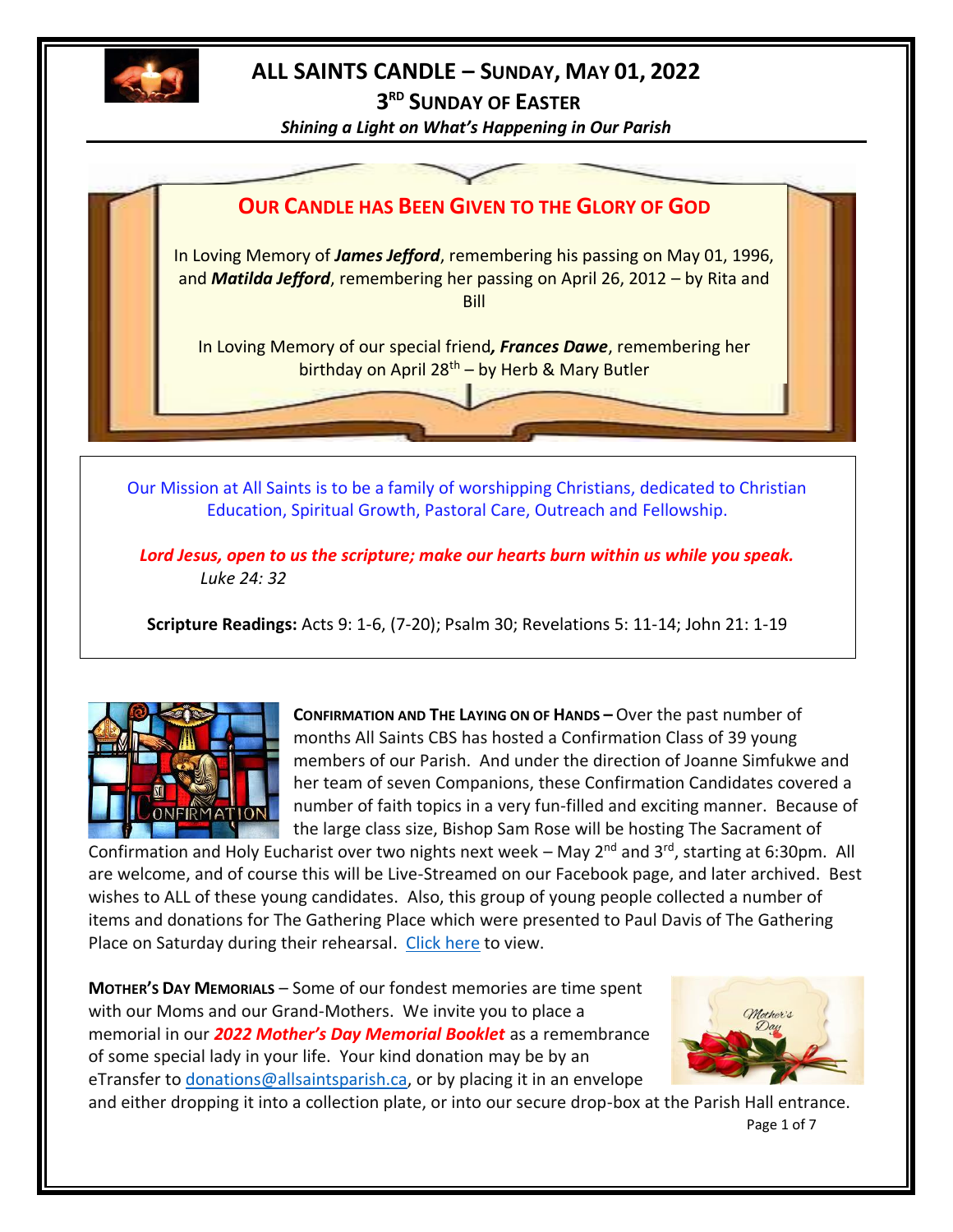Please be sure to indicate the person or persons for whom you wish to remember. These booklets will also be available digitally from our website. The deadline is noon on Friday, May 6<sup>th</sup>.

**HIRING CEMETERY CARETAKER -** All Saints CBS are currently seeking applications for the position of



Cemetery Caretaker, which is a full-time seasonal position, with work during the off-season as required. The position includes a number of ground maintenance and burial tasks. The successful applicant must have the ability to operate powered lawn equipment, a mini backhoe, as well as various gardening tools. This individual must possess a current class-5 driver's licence and have a vehicle

capable of towing a utility trailer, as well as be able to provide a current Certificate of Conduct. Your resume may be delivered to our Parish Office located at 419 Conception Bay Highway, or it may be emailed to **cemetery@allsaintsparish.ca.** The closing date for applications is May 5<sup>th</sup>.

**SUNDAY SCHOOL EVERY SUNDAY -** We are extremely excited to announce that our children's Sunday

School Program has resumed once again. Each morning children of all ages will be invited into our Chapel for Sunday school activities, while parents, grandparents and friends continue to celebrate the morning Eucharist.





The *Alongsiders* are part of the outreach ministry at All Saints Parish CBS. *Alongsiders* are those of us who cannot attend church because of sickness, immobility, or age and still want to be a part of our worship. *Alongsiders* pray alongside of us at home while the rest of us pray

together in Church. They are the wider community of prayers whom we do not see in Church each Sunday. Together we are faithful and powerful in prayer. A set of prayers for each week of the month are distributed to the *Alongsiders* at the beginning of each month, and a digital copy is available from our website by [clicking here.](http://allsaintsparish.ca/community-organizations#Alongsinders) If you know of anyone who would like to become an *Alongsider*, please do not hesitate to contact the Parish Office at 834-4501.

**ELECTRONIC ROADSIDE BILLBOARD –** For several years now, Vestry and the Finance Team have been considering the erection of an electronic roadside advertisement sign, but like many things, it was placed on the back-burner due to the challenges of COVID-19. Vestry and many Parishioners view this project as a way to raise our Parish's profile in the community, and to promote our activities such as liturgical, mission and fundraising.

We are proudly a very active Parish, and we must be able to maximize the benefits of any fundraising efforts and services that we make available to the public, including catering services, take-out dinner sales, our weekly Tea Room ministry, Blood Donor Clinics, Flu Shot Clinics, COVID vaccination clinics, and the list goes on. We also have a need to continuously let our congregation know about the myriad of Church services and celebrations that we host from time to time. And of course, there is also the opportunity for a new revenue stream by selling public advertisement space.

This project was unexpectedly given a wonderful kick-start by the recent request to fulfill the wishes of one of our most active Property and Planning team leaders and workers for many years, the late David Butler. To date we have collected \$3,325 towards an 'expected target' of \$15,000 to \$20,000

*THE CANDLE – All Saints CBS – May 01, 2022* Page 2 of 7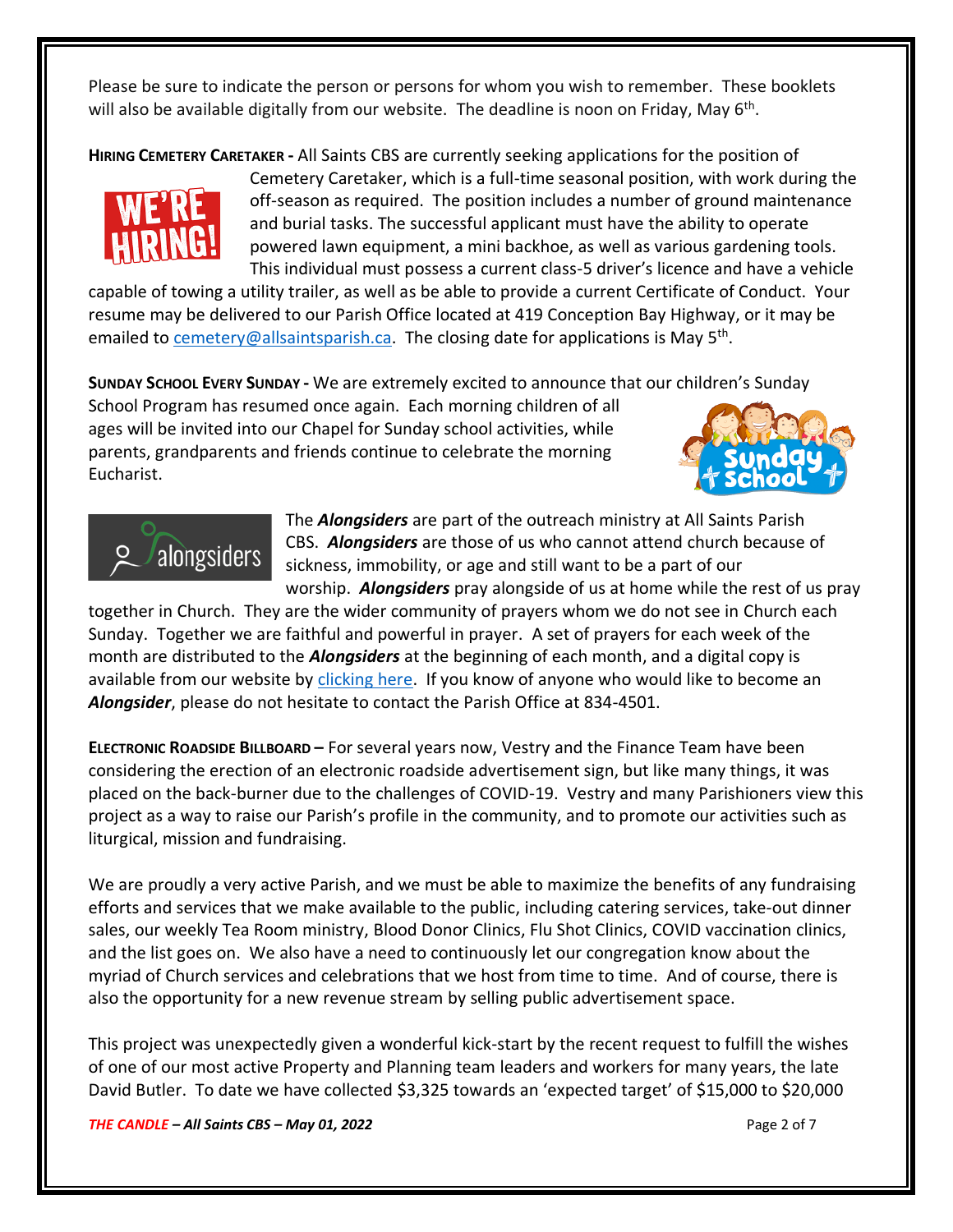(price to be finalized over the coming weeks.). We welcome your generous support, and we will begin providing weekly donation updates in *The Candle*.

**HOLY BAPTISM – 2 ND SUNDAY OF EVERY MONTH –** We are happy to announce that effective June 12<sup>th</sup>, Holy Baptism will commence as a part of our regular Sunday morning service. This is a great opportunity to welcome new families into our Parish as we 'Pass the Light' to these young children.





**WAYS & MEANS LUNCHEON AND CARD GAME –** Our Ways & Means ladies would like to thank all those who supported in any way their Luncheon and Card Game which they hosted on Thursday past. Your kind support is greatly appreciated.

**MEN'S FELLOWSHIP GROUP HAS RE-STARTED -** We are delighted to announce that our Men's Fellowship has returned and is welcoming new members. One of our first projects is to prepare a luncheon for the Confirmation Candidates and Bishop Sam during their rehearsal on April 30<sup>th</sup>. If you have any questions or would like to join us, please contact Percy Greenslade at 682-1180



**AGM COMMITTEE REPORTS -** Committee Chairs are asked to prepare their annual reports in preparation for our AGM, which is scheduled for Sunday, May 15<sup>th</sup>. Please email them to the Parish Secretary at [secretary@allsaintsparish.ca](mailto:Committee%20Chairs%20are%20asked%20to%20prepare%20their%20annual%20reports%20in%20preparation%20for%20our%20AGM,%20which%20is%20tentatively%20scheduled%20for%20April%2024th%20(subject%20to%20change).%20%20Please%20email%20them%20to%20the%20Parish%20Secretary%20at%20secretary@allsaintsparish.ca%20%20?subject=AGM%20Committee%20Report)

**PWRDF - UKRAINE EFFORT –** Ever since the war in Ukraine began on February 24, over five million



Ukrainians have been forced to flee their country for safety. You can help PWRDF to support Ukrainians with your donations, either by dropping it in our collection plate or our secure dropbox, or by eTransfer to [donations@allsaintsparish.ca.](mailto:donations@allsaintsparish.ca) Please be sure to indicate to us that it is for Ukraine.

WE ARE SEEKING MEMBERS TO JOIN A MINISTERIAL TEAM AS WE MOVE FORWARD WITH "HOPE AND FAITH" - All Saints has witnessed many changes in our Church over the past three years, and in our efforts to move forward within our "new normal", we are hoping to rebuild our numerous groups and ministries. Each Team provides an opportunity for fun and fellowship. We look forward to seeing you as a member of one of these wonderful Ministerial Teams: *Altar Guild, Eucharist Assistant, Funeral Reception, Lectern Reader, Liturgical Planner, Offertory Counter, Server (must be confirmed), Sides Person, Greeter, and many more.* Simply call our Office at 834-4501 or email us at [office@allsaintsparish.ca.](mailto:office@allsaintsparish.ca) You may also visit our website at [allsaintsparish.ca](/Users/ralphfagan/Documents/All%20Saints%20Parish/Candle/ASP%202022%20Candle/allsaintsparish.ca) to complete our online form, or download the form for printing and completion, which you can then drop in a collection plate

*THE CANDLE – All Saints CBS – May 01, 2022* Page 3 of 7

or at the Parish Office.

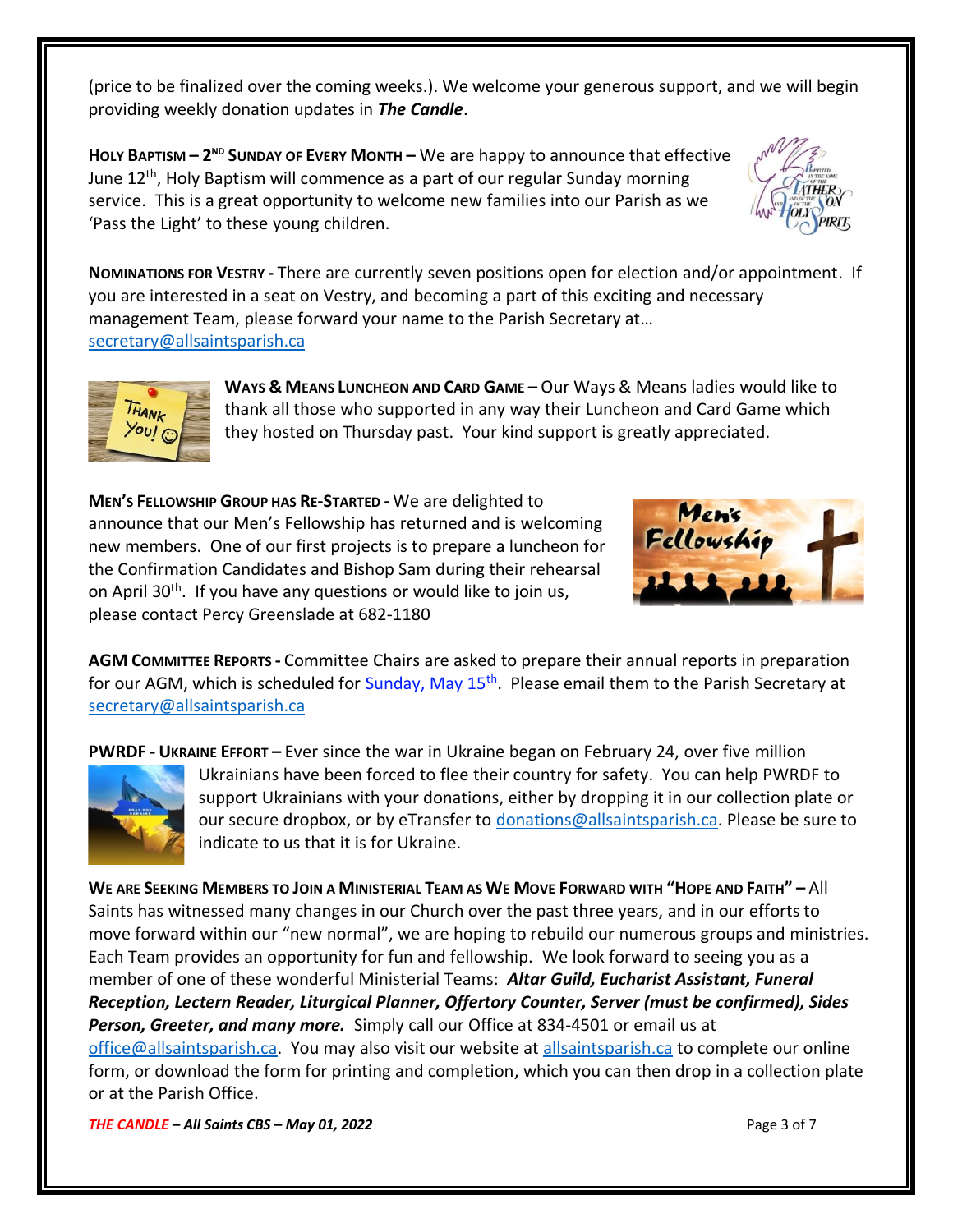**PARISH HALL IS NOW AVAILABLE FOR ALL RENTALS –** We are delighted that our Parish Hall is now available for all types of rentals: Baby Showers, Bridal Showers, Weddings, Business Meetings, and any other organizations needing a place to meet. To place your booking, please call our Office at 834-4501, or via email at office@allsaintsparish.ca

**ALL SAINTS TEA ROOM –** We invite you to join us each Wednesday at noon for some great food, fun, and fellowship. If you have any questions, please contact Enid Haines at 682- 9367, or Aura at 682-3775.

**JOIN OUR LIVE STREAMING TEAM -** If you feel you could help us with this *very rewarding ministry*, we would love to have you on our Team. It is not as complicated as one might think, so please do not feel intimidated. If you are able to assist, please contact the Communications Team via email at: [communications@allsaintsparish.ca](mailto:communications@allsaintsparish.ca?subject=Live%20Streaming%20Team) 



**DO WE HAVE YOUR EMAIL ADDRESS? -** If we do not already have your email address on file, and you would like to receive our regular weekly bulletins and information updates, please email it to [communications@allsaintsparish.ca,](mailto:communications@allsaintsparish.ca?subject=eMail%20Address%20Update) or simply [click here](http://allsaintsparish.ca/email_updates) to complete our online email registration form.

**SPONSORING 'THE CANDLE' -** We invite you to sponsor our weekly bulletin, **'***THE CANDLE***'**, and have it dedicated in memory of a loved one. Your personal tribute will be prominently posted on the Bible graphic located at the top of the front page, and your kind donation of \$25 would be greatly appreciated.

Additionally, you can honor a loved one by posting your favourite picture, along with a memorial verse, and your kind donation of \$50 for this full-page tribute is greatly appreciated. A paper copy of '*THE CANDLE*' is distributed at all Sunday services, and a digital copy is permanently archived on our Parish website at [allsaintsparish.ca](http://allsaintsparish.ca/thecandle.html)

**CHURCH OFFERTORY -** Our secure drop-slot, located at the top of the stairs, is always available, and



checked daily. For your convenience, you can also e-Transfer your offering to [donations@allsaintsparish.ca.](mailto:donations@allsaintsparish.ca) And of course, we always encourage you to consider signing up for our eGivings program which automatically deposits your offering at whatever interval you choose: weekly, bi-weekly, or monthly. Simply [click here](http://allsaintsparish.ca/egiving-online-information-form) to register, or go to our website and follow the eGiving notes. If you

have [any](https://wfsites-to.websitecreatorprotool.com/870a5dd5.com/Admin/%7BSK_NODEID__22939341__SK%7D) questions, please email your Finance Team at [finance@allsaintsparish.ca,](mailto:finance@allsaintsparish.ca) or call our Office at 834-4501.

**TOPSAIL UNTIED CHURCH MEN'S CLUB FLIPPER DINNER** - Topsail United Church Men's Club will be holding a takeout Flipper Dinner on Monday May 16. Pick up will be from 4:30pm until 6:00pm. Tickets are \$25 and must be paid for in advance. No sales at the door. To Purchase please call the Church Office between 9:00 to 12:00, Monday-Friday at 834-4567

*THE CANDLE – All Saints CBS – May 01, 2022* Page 4 of 7 **NOTE OF THANKS –** Barb and Family would like to express their sincere thanks to everyone who donated to the Electronic Billboard and to the CBS Food Bank in David Butler's memory.



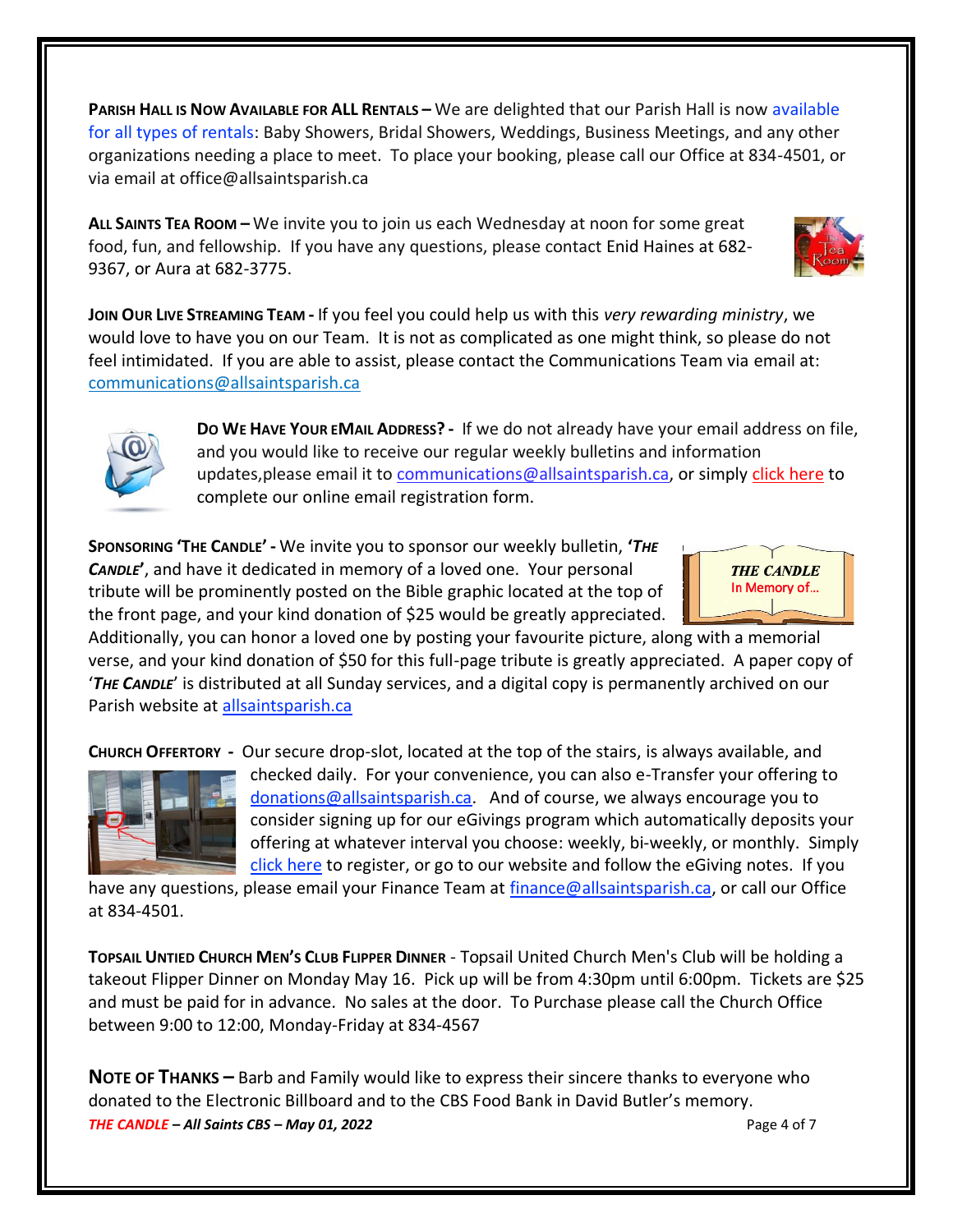#### **IN MEMORIAM – CEMETERY FUND**

• In loving memory of parents *James Jefford*, remembering his death on May 1, 1996, and *Matilda Jefford*, remembering her death on April 26, 2012 - by Ruby Jefford

#### **IN MEMORIAM – CHILDREN'S MINISTRY**

• In memory of *Doris Temple* – by Alf, Paula, and Stephanie

#### **IN MEMORIAM – ELECTRONIC BILLBOARD**

- In loving memory of *David Butler*, remembering his 75<sup>th</sup> birthday on May 2<sup>nd</sup> by wife Barbara, and children Renee, Sonia, Scott and their Families
- In memory of *David Butler* by All Saints Men's Fellowship
- In memory of *Doug Rideout* by All Saints Men's Fellowship

#### **IN MEMORIAM – FOOD BANK**

- In memory of *Mike Bolger* and *David Butler* by George & Linda McDonald
- In memory of *David Butler* by Bill & Rita Haynes
- In memory of *Frances Dawe*, remembering her birthday on April 28<sup>th</sup> by Bill & Rita Haynes

#### **IN MEMORIAM – GENERAL OPERATIONS**

- In memory of *Mike Bolger* by Linda & George McDonald
- In loving memory of our friend, **David Butler**, remembering his birthday on May 2<sup>nd</sup> by Herb & Mary Butler
- In memory of *Christina Fagan* by Linda and George McDonald

#### **EASTER MEMORIAL BOOKLET**

• *Mary Ann*, *William Rideout Sr*, *William Jr* and *Leonard Rideout* – by The Family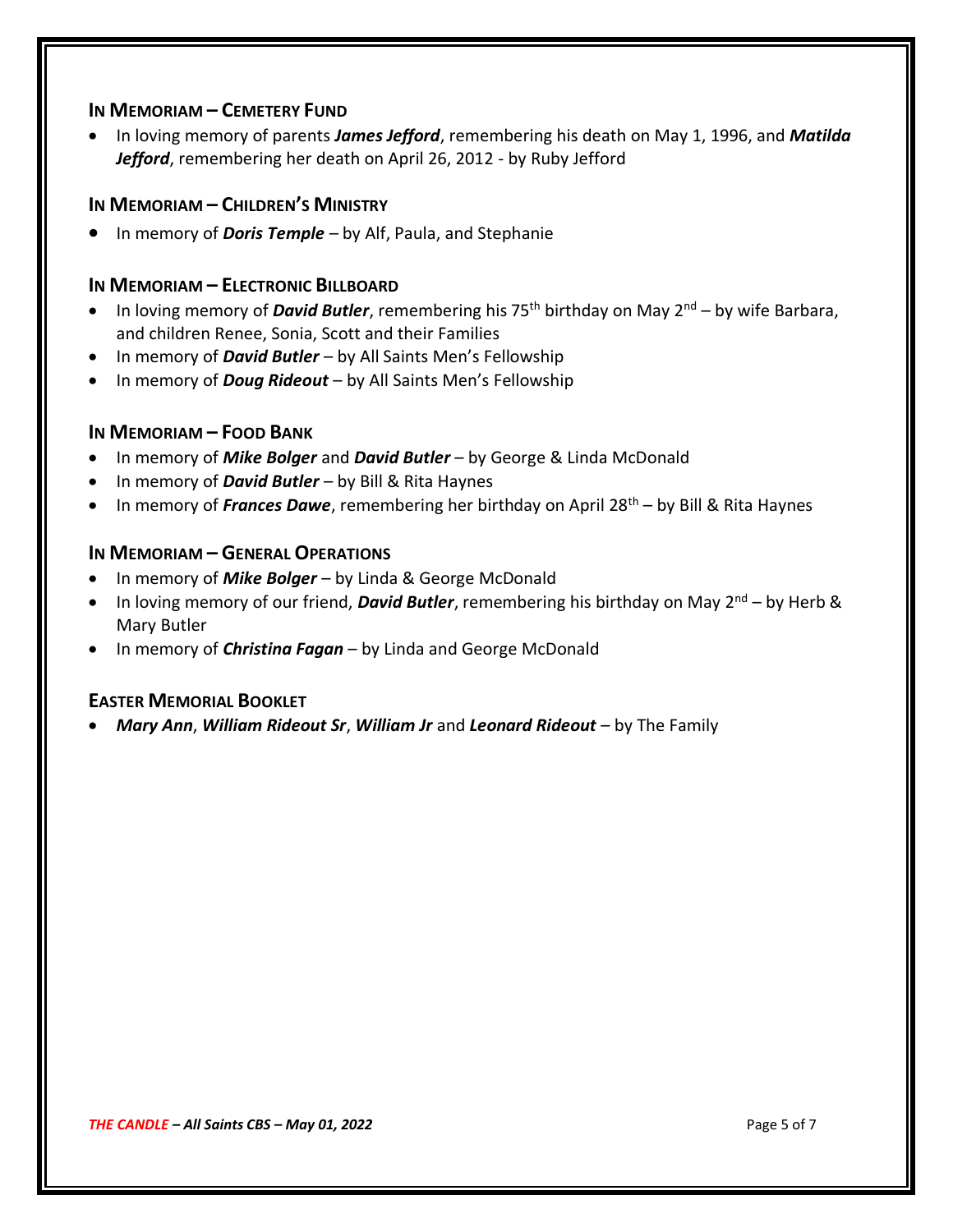| <b>APRIL 24, 2022</b>       | <b>WEEKLY</b> | <b>YTD</b>  | Why not consider signing up to our e-Giving                                                                                                               |
|-----------------------------|---------------|-------------|-----------------------------------------------------------------------------------------------------------------------------------------------------------|
| <b>PERCENT OF LAST YEAR</b> | <b>124%</b>   | <b>123%</b> | program. It's an easy way to ensure you<br>contribute on a regular basis, even during<br>those periods when you are unable to<br>regularly attend church. |
| <b>2022 ACTUAL</b>          | 5,155         | 75,505      |                                                                                                                                                           |
| <b>2021 ACTUAL</b>          | 4,158         | 61,240      | We also accept E-transfers at                                                                                                                             |
| <b>DIFFERENCE</b>           | 997           | 14,265      | donations@allsaintsparish.ca                                                                                                                              |

**ALL SAINTS ANGLICAN PARISH CBS TELEPHONE:** 709-834-4501

### 419 Conception Bay Highway **EMAIL:** [office@allsaintsparish.ca](mailto:office@allsaintsparish.ca) Conception Bay South, NL, A1X 7A2 **WEBSITE:** [allsaintsparish.ca](http://allsaintsparish.ca/) **FACEBOOK:** [facebook.com/AllSaintsAnglicanChurchCBS](http://facebook.com/AllSaintsAnglicanChurchCBS)

**OFFICE HOURS:** Monday – Friday 09:00am - 3:00pm

## Priest

#### **REV SAM BUTLER OFFICE ADMINISTRATION**

[rev.sam@allsaintsparish.ca](mailto:rev.sam@allsaintsparish.ca) [office@allsaintsparish.ca](mailto:office@allsaintsparish.ca) 689-4501 - Cell 834-4501 - Office 834-9464 - Home